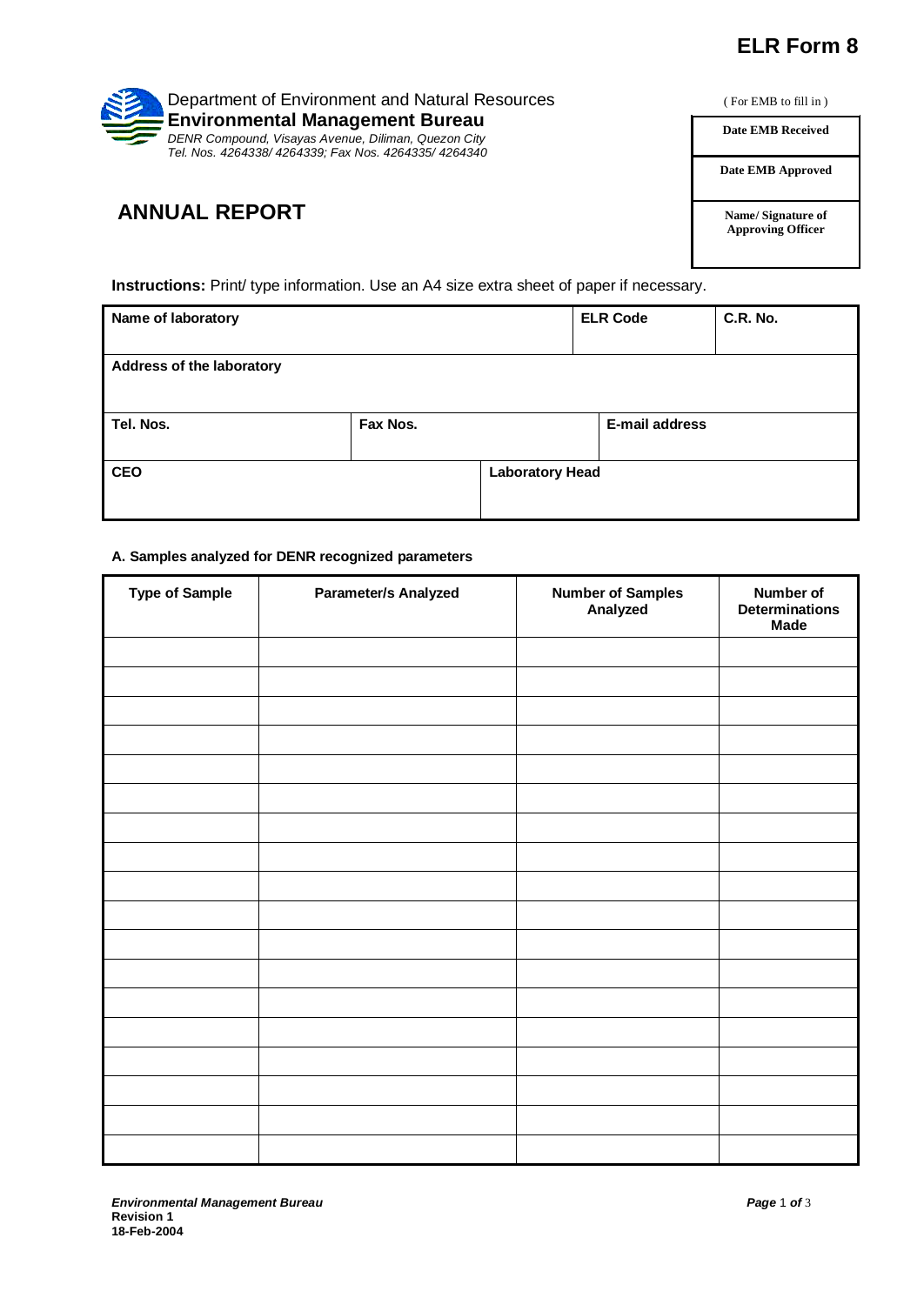#### **B. Samples analyzed for other environmental parameters**

| Type of<br>Sample | <b>Parameter/s Analyzed</b> | <b>Number of Samples</b><br>Analyzed | Number of<br><b>Determinations</b><br><b>Made</b> |
|-------------------|-----------------------------|--------------------------------------|---------------------------------------------------|
|                   |                             |                                      |                                                   |
|                   |                             |                                      |                                                   |
|                   |                             |                                      |                                                   |
|                   |                             |                                      |                                                   |
|                   |                             |                                      |                                                   |
|                   |                             |                                      |                                                   |
|                   |                             |                                      |                                                   |
|                   |                             |                                      |                                                   |
|                   |                             |                                      |                                                   |
|                   |                             |                                      |                                                   |
|                   |                             |                                      |                                                   |
|                   |                             |                                      |                                                   |
|                   |                             |                                      |                                                   |

#### **C. Interlaboratory Comparison performance**

| <b>Title of Interlaboratory</b><br><b>Comparison / Date</b> | Interlaboratory<br><b>Organizing Body</b> | <b>Parameter</b> | Performance | If result is<br>questionable or<br>unsatisfactory,<br>was corrective<br>action<br>conducted? |
|-------------------------------------------------------------|-------------------------------------------|------------------|-------------|----------------------------------------------------------------------------------------------|
|                                                             |                                           |                  |             |                                                                                              |
|                                                             |                                           |                  |             |                                                                                              |
|                                                             |                                           |                  |             |                                                                                              |
|                                                             |                                           |                  |             |                                                                                              |
|                                                             |                                           |                  |             |                                                                                              |

#### **D. Relevant seminars/ training in environmental management/ analysis attended by laboratory staff**

| <b>Name of Staff</b> | <b>Title/Date</b> | No. of hours |
|----------------------|-------------------|--------------|
|                      |                   |              |
|                      |                   |              |
|                      |                   |              |
|                      |                   |              |